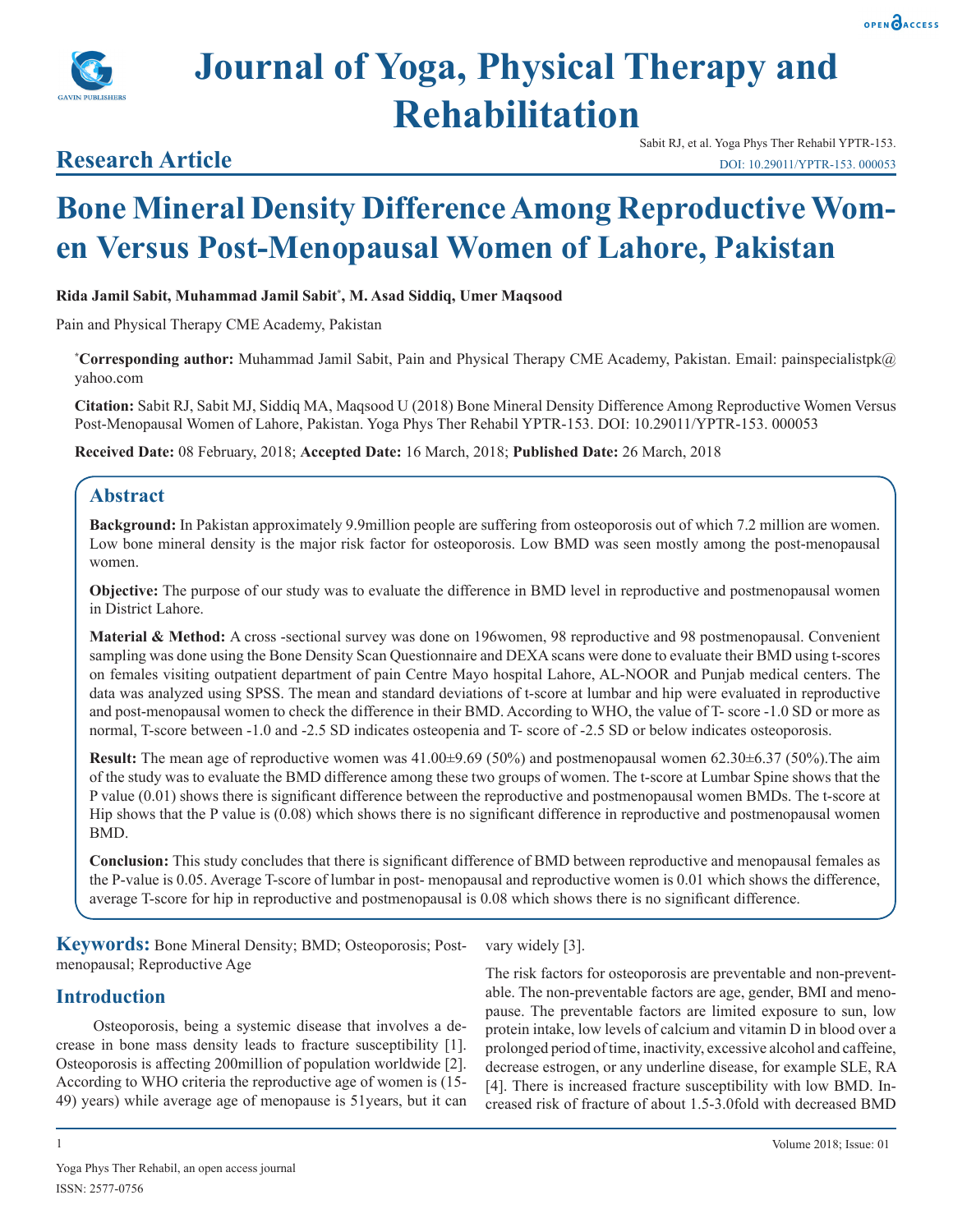(Bone Mineral Density) at hip and lumbar spine [5].

Study conducted in the United States shows that over 8.5million women had low estrogen levels which caused fall in BMD and bone mass [6]. In a study, it has been found that in European Union over 22million women are affected by osteoporosis [7]. According to United Nations, in China, Hong Kong, Mongolia, North Korea, Japan and Macau, osteoporosis is becoming a growing problem. In China by 2050 the population of aged more than 60 years will reach to 400million. While in West Asia the incidence of hip fractures after 65 years of age has increased [8]. In Pakistan approximately 9.9million people are suffering from osteoporosis out of which 7.2 million are women, the expected rate to 11.3 million by 2020 will be increased [9]. Reproductive status is considered to be the hallmark of BMD differences but in fact there are many other factors which could be responsible for decreased BMD in reproductive and post-menopausal women [10].

Girls with eating disorders that involve Bulimia Nervosa as well as Anorexia Nervosa are at the increased risk of osteoporosis. In osteoporosis there is an increase in resorption of bone as well as decreased formation of bone. Patients of bulimia nervosa are also at a high risk of osteoporosis [11]. The common risk factor for osteoporosis are menopause, vitamin D deficiency, low body mass index, physical inactivity and gender [12]. Osteoporosis has two types: primary and secondary. In primary osteoporosis (type I and type II), there is a loss of bone mineral with aging due to the decrease in sex hormone. Primary osteoporosis induces secondary osteoporosis. Menopausal women aged 50-65 years, mainly have type 1 osteoporosis due to the estrogen deficiency. In menopause, there is a loss of cancellous and cortical bone tissues. In type II osteoporosis, the characteristic fractures of humerus, pelvis and tibia are common [13].

In postmenopausal women, the chances of osteoporosis related- fractures are high as it is age associated, this includes general factors that relates to aging and deficiency of estrogen hormones that leads to the increase bone resorption [14]. Use of glucocorticoids which leads to the reduce bone ossification, decrease the quality of bone and alter the distribution of micro-architectural integrity [15]. The reason of low BMD among the women of reproductive age is the deficiency of vitamin D which is essential for calcium absorption. The poor socioeconomic status may also lead to low BMD. The daily requirement of calcium during pregnancy is 200mg while 200-400mg is secreted during lactation [16].

According to some studies BMD differences in both reproductive and post-menopausal women has minimized by healthy diet, regular use of supplements [17] and timely awareness can increase the quality of life [18]. In some countries due to lack of awareness and low literacy rate the differences has increased. Even some studies say that these BMD differences can be prevented with timely treatments and education [19]

The Gold standard tool for the screening of BMD is Dual Energy X-ray which is a kind of absorptiometry test, is widely used to diagnose osteoporosis. In Pakistan only 01/10 million DEXA machines are available [16]. The aim of this research was to assess the difference of BMD level in reproductive and postmenopausal women in District Lahore. This is a cross-sectional comparative study in which menopause is one of the major causes of osteopenia/osteoporosis all over the world due to hormonal deficiency. We compared the two groups to find out that how much BMD levels are in reproductive. Menopause is not the only cause of osteopenia/osteoporosis in our society.

Many studies have been done about BMD of post-menopausal women but limited literature is available on BMD in reproductive women. Moreover, no comparative study was found about BMD differences in reproductive and post-menopausal women.

#### **Objective**

The purpose of this study is to compare the difference in BMD level and its effect on bone health in reproductive and postmenopausal women in District Lahore.

#### **Rationale**

The rationale of the study is to find out whether there is any significant difference in the BMD among reproductive and postmenopausal women in the population of Lahore, Pakistan as in Western societies these variations are minimized with awareness programs about role of exercise, proper diet and supplements. This would be the first step in Pakistan and can be helpful in further studies to assess the other influencing factors.

#### **Operational Definition:**

The t- score BMD assessment according to WHO Standards: -

t-score-1.0 SD or more as normal.

t-score between -1.0 and -2.5 SD indicate osteopenia

t-score of -2.5 SD or below indicates osteoporosis [20].

DEXA is the most reliable bone density test that identifies up to (88.2%) cases of osteoporosis (sensitivity 88.2%), and the specificity is (62.5%) [21].

#### **Hypothesis**

**Null Hypothesis:** There is no significant difference between bone mineral density of reproductive and post-menopausal women of Lahore.

**Alternate Hypothesis:** There is significant difference between bone mineral density of reproductive and post-menopausal women of Lahore.

#### **Literature Review**

Nasser M Al-Daghr, et al. 2017 conducted a cased controlled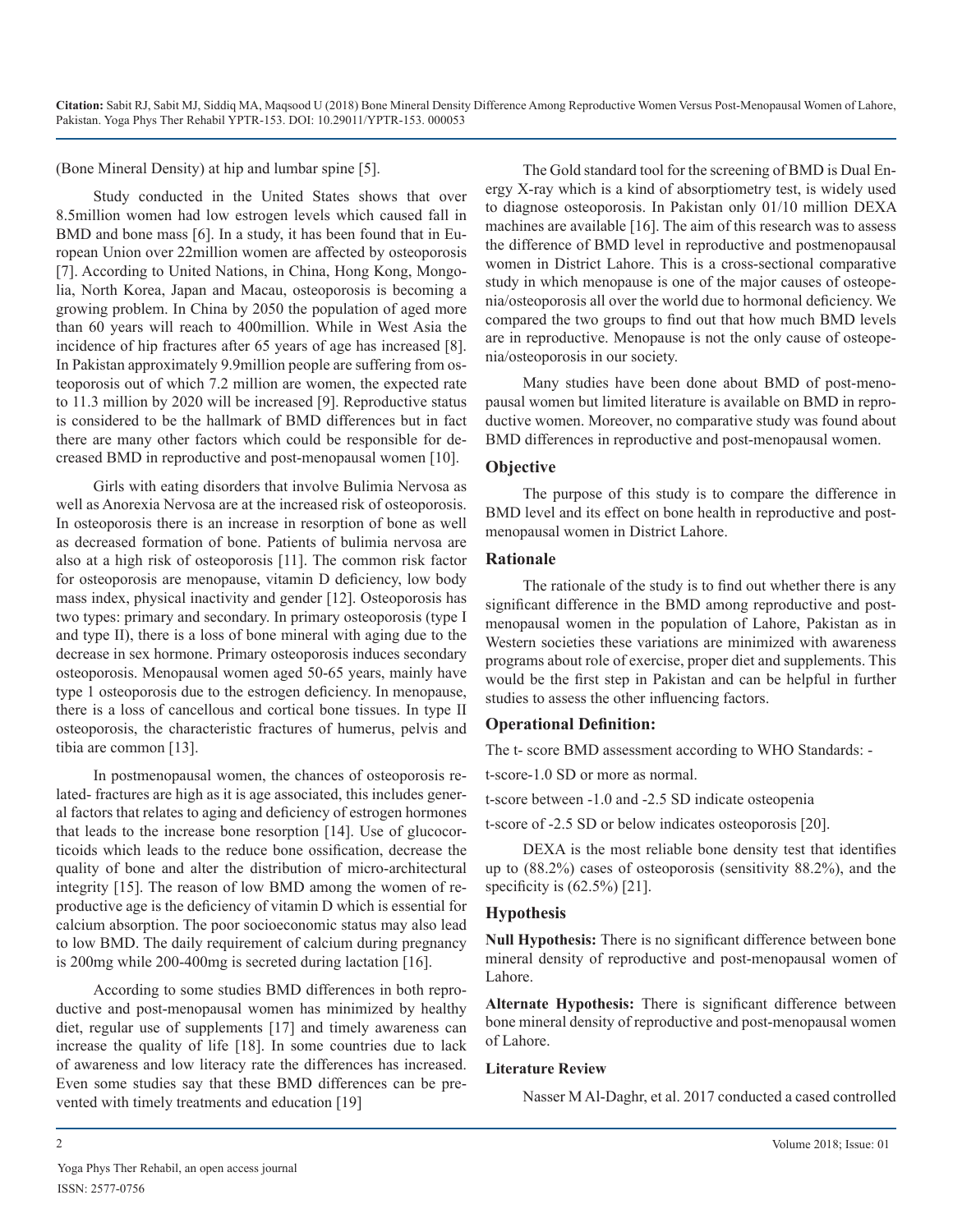study on Saudi post-menopausal women aged more than 50 years with controlled group of women without osteoporosis based generalized questionnaire which includes age, age of menarche, menopause age, disease history. They used DEXA based on T score for BMD. According to WHO -1.0SD is normal. -2.5 SD indicates osteoporosis. They studied the role of resistin, leptin IL-1, IL-2, IL-6 in bone metabolism. So anti-cytokine therapy is more effective in preventing osteoporotic fractures [20].

S.J. Kwon, et al. 2017. In this study the researchers explained the association of sodium intake with low BMC and BND. Crosssectional study was done using "Korea National Health and Nutrition Examination Survey" on premenopausal and postmenopausal women. The study showed that sodium had negative results on lumbar spine whereas sodium could be a potential factor for causing osteoporosis in postmenopausal women [21,22].

E. P. Paschalis, et al. 2017 explained the three years of Vitamin D and Calcium supplementation has lowered BMD and lowers down the glycosaminoglycan content women of postmenopausal age, hence decreasing the risk factor for osteoporosis [23].

Sangita Paneri, et al. 2017 discussed the impact of BMI and low estrogen level in women. The case controlled study was done on obese postmenopausal women with control group of reproductive age subjects. The results showed that bone related problems are common in obese postmenopausal subjects with elevated BMI and lower estrogen level [24].

Karin kanta. 2017 In this study the comprehensive tool for middle aged women is physical activity. In this cross-sectional study the author divided the subjects into two groups; first the exercise was done for 16 years under the supervision. Second, the multicomponent exercise training for balance, fall prevention, endurance and strength were carried in group. The 16years exercise was unrealistic approach for all but the multicomponent training promoted a healthy life style [25].

Jyoti Thulkar, et al. 2016 conducted a systemic review and meta-analysis based on the risk factors for osteoporosis on Asian postmenopausal women by using osteoporosis self- assessment tool for Asia (OSTA) based on two parameters age and weight. The non-availability of DEXA scan made difficult for them to give drug treatment. they concluded that calcium and vitamin D along with exercise could help to prevent osteoporosis in postmenopausal women [4].

Nighat Yaseen Sofi, et al. 2016 discussed the dietary intake of calcium in reproductive women. The study was done on Delhi women of age 20-49years. The study explained that lower socioeconomic class women are more prone to osteoporotic fractures as the calcium intake is almost half to that in upper class [26].

Heidari, et al. 2015 determined the factors affecting BMD in relation with Demographic, biochemical and clinical data. The crosssectional case control study was done in elderly women and their BMD was measured. Study concluded with association between osteoporosis and level of education, physical activity and obesity [22].

Oliveira, et al. 2015 the study explained the interaction between socioeconomic status with bone fragility and age. The study was done through Portuguese hospital discharge database. The result was that the incidence of hip fracture increase in elderly as the SES increased and for young individuals the hip fracture increase with decrease SES [27].

Karine Briot, et al. 2015 in this study the researcher discussed the Glucocorticoid-induced osteoporosis in young people. An 18-month randomized trial was done on the patients with corticosteroids therapy which increased the fracture susceptibility and bone mineral loss by two-fold in rheumatic disorders. They measured the risk of fracture by BMD. They reported that fractures caused after GC therapy could not be neglected as it the major cause of secondary osteoporosis [28].

M.A. Paggiosi, et al. 2015determined the impact of GC therapy on trabecular bone score. The case controlled study was conducted in older women with GC therapy and a control group of healthy women. They proposed that after DEXA scan the TBS gave the additional information about glucocorticoid induced bone fragility [29].

## **Material and Methods**

A comparative cross-sectional study conducted in Lahore, Pakistan in 2017, completed in duration 3 months. Raosoft online sample calculator was used, Sample of 196 was taken from a population of 967500 osteoporotic women.

Following formula was used for sample size estimation:

In this formula, "n" represents the sample size and "E" for errors:

N =  $N x/((N-1)E2 + x)$ 

E = Sqrt  $[(N - n) x/n (N-1)]$ 

Where: **N** is the population size

**E=** Margin error (5%)

**r=** is the fraction response

**Z(c/100)** is the critical value for confidence level c (90%)

using convenient sampling techniques out of 196, 98 females were reproductive and 98 females were postmenopausal subjects were enrolled from different hospitals i.e. Mayo hospital, Al-Noor medical center and Punjab Medical center, Lahore. Data were collected after taking informed consent. An inclusion criterion was women in reproductive age group and postmenopausal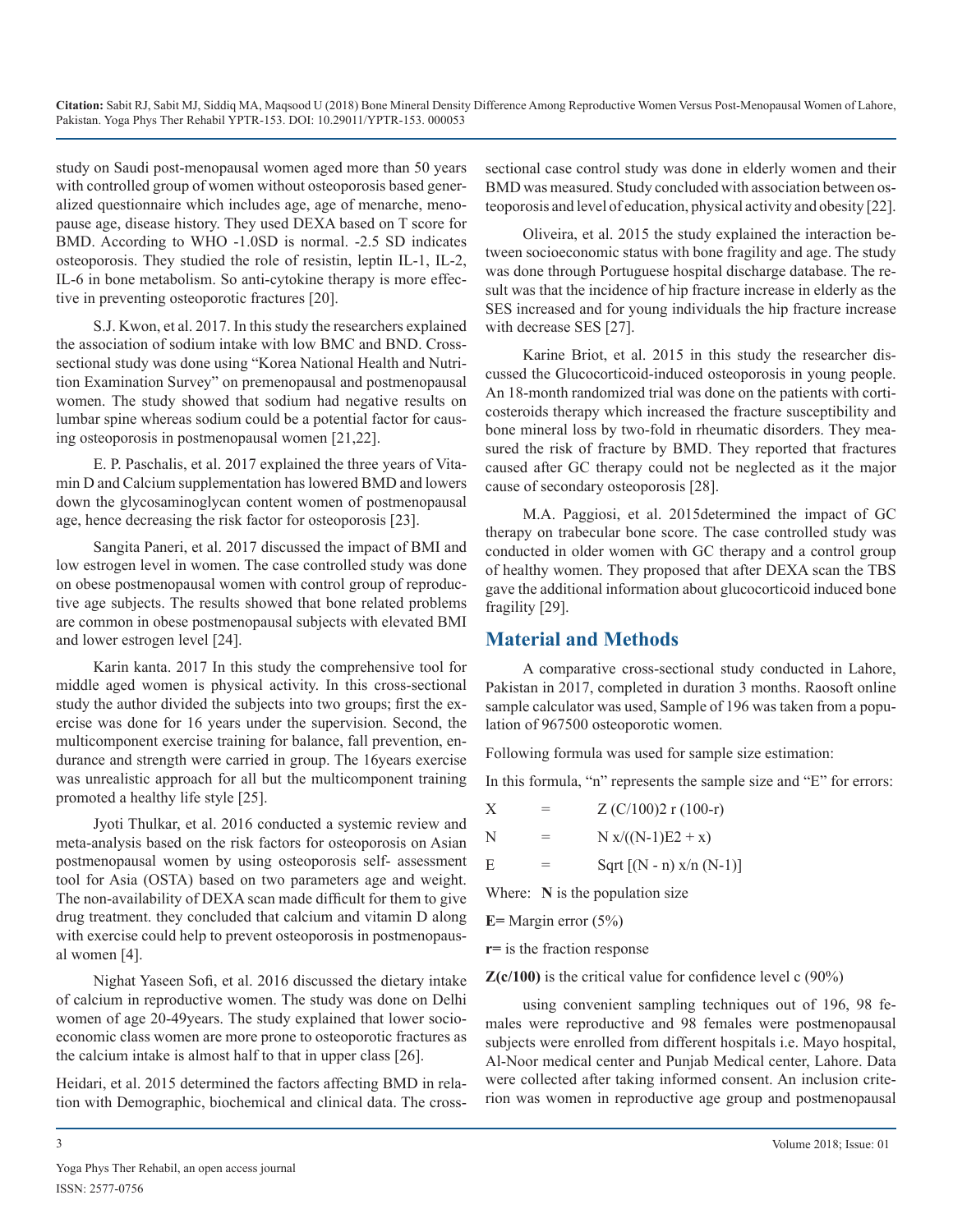women after age 51. An exclusion criterion was women who were pregnant, Recent gastrointestinal contrast studies, Bilateral hip replacements or bilateral hip pins or screws would prevent the hip sites from being scanned and Metallic rods or spinal fusion devices in the lumbar spine prevent scanning. Bone density scan questionnaire was used before DEXA scan. Questions were close ended. The data was analyzed using SPSS 20 version Mean  $\pm$  standard Deviation and t-score of BMD was calculated. Independent T-test was applied to find the comparison of t-score of lumbar and hip in reproductive and postmenopausal women.

## **Results**

|     | Frequency $(n=196)$ | Percentage |
|-----|---------------------|------------|
| Yes |                     |            |
|     |                     |            |

Table 1: Frequency distribution of previous bone scans.

Total 196 subjects were enrolled, 22 had done their previous bone scan and 174 had not.

|                  |     | Frequency $(n=196)$ | Percentage |
|------------------|-----|---------------------|------------|
| <b>Menopause</b> | Yes | 98                  | 50.00%     |
|                  | No  |                     | $50.00\%$  |

**Table 2:** Frequency distribution of menopause.

We have compared the frequency distribution of menopausal women, the results showed that 98 reproductive women and 98 post-menopausal women.

|              | Menopause |    | Total | P value |
|--------------|-----------|----|-------|---------|
|              | Yes       | No |       |         |
| Normal       | 30        | 48 | 78    | 0.01    |
| Osteopenia   | 41        | 36 | 77    |         |
| Osteoporosis | 27        | 14 | 41    |         |
|              |           |    |       |         |

**Table 3:** T-score of Lumbar.

Total population 0f 196 sample is selected 30 females are at menopause and their dexa is normal, 48 females are reproductive and their dexa is normal. 41 postmenopausal females are osteopenia and 36 reproductive females are osteopenic, 27 postmenopausal females are osteoporotic, 14 reproductive females are osteoporotic. Total p. value (0.01) shows there is significant difference in osteoporosis and osteopenia in reproductive and postmenopausal females.

|              | <b>Menopause</b> | <b>Total</b> | P value |      |
|--------------|------------------|--------------|---------|------|
|              | Yes              | No           |         |      |
| Normal       | 45               | 5.           |         |      |
| Osteopenia   | 33               | 38           |         | 0.08 |
| Osteoporosis |                  |              |         |      |

#### **Table 4:** T-score of Hip.

The total population, 196 samples were taken, 45 postmenopausal and 51 reproductive females are normal, 33 postmenopausal and 38 reproductive are osteopenia, 20 postmenopausal and 9 reproductive are osteoporotic. P value is (0.08) which shows there are no significant difference in osteoporosis and osteopenia in reproductive and postmenopausal females.

|                 |    | Reproductive $(n=98)$ | Postmenopausal (n=98) | P value |
|-----------------|----|-----------------------|-----------------------|---------|
|                 |    | $Mean \pm SD$         | $Mean \pm SD$         |         |
| <b>T</b> -score | ы  | $-0.58 \pm 1.31$      | $-1.21 \pm 1.24$      | 0.001   |
|                 | L2 | $-0.66 \pm 1.29$      | $-1.25 \pm 1.39$      | 0.003   |
|                 | L3 | $-0.82 \pm 1.24$      | $-1.34 \pm 1.44$      | 0.007   |
|                 | L4 | $-1.16 \pm 01.29$     | $-1.51 \pm 1.65$      | 0.093   |

**Table 5:** Independent T-test for L1-L4 T score.

An independent sample t-test showed that reproductive women (n=98, L1 t-score Mean  $\pm$  SD=-0.58 $\pm$ 1.31, L2 t-score Mean  $\pm$  SD=- $0.66\pm1.29$ , L3 t-score Mean  $\pm$  SD= -0.82 $\pm$ 1.24 L4 t-score Mean  $\pm$  SD=-1.16 $\pm$ 01.29) and Post-menopausal women (n=98, L1 t-score Mean  $\pm$  SD=-1.21 $\pm$ 1.24, L2 t-score Mean  $\pm$  SD=-1.25 $\pm$ 1.39, L3 t-score Mean  $\pm$  SD=-1.34 $\pm$ 1.44 and L4 t-score Mean  $\pm$  SD=-1.51 $\pm$ 1.65). P-value for L1 t-score=0.001, P-value for L2 t-score=0.003, P-value for L3 t-score =0.007 and P-value for L4 t-score=0.093.

|                 |                  | Reproductive (n=98) | Post-menopausal (n=98) | P value |
|-----------------|------------------|---------------------|------------------------|---------|
|                 |                  | $Mean \pm SD$       | $Mean \pm SD$          |         |
| <b>T</b> -score | Neck of femur    | $-1.51 \pm 1.22$    | $-2.19 \pm 1.57$       | 0.002   |
|                 | Trochanter       | $-0.66 \pm 1.72$    | $-0.97 \pm 1.42$       | 0.172   |
|                 | Inter trochanter | $-0.45 \pm 1.25$    | $-1.02 \pm 1.31$       | 0.002   |

**Table 6:** Independent T test for T- score of neck of femur, Trochanter and Intertrochanter.

An independent sample t-test showed that reproductive women ( $n=98$ , neck of femur t-score Mean  $\pm$  SD=-1.51 $\pm$ 1.22, Trochanter t-score Mean  $\pm$  SD=-0.66 $\pm$ 1.72, Inter-trochanter t-score Mean  $\pm$  SD=-0.45 $\pm$ 1.25) and Post-menopausal women (n=98, neck of femur t-score Mean  $\pm$  SD=-2.19 $\pm$ 1.57, Trochanter t-score Mean  $\pm$  SD=-0.97 $\pm$ 1.42, Inter-trochanter t-score Mean  $\pm$  SD=-1.02 $\pm$ 1.31)P-value for neck of femur t-score=0.002, P-Value for Trochanter t-score=0.172, P-value for Inter-trochanter t-score=0.172.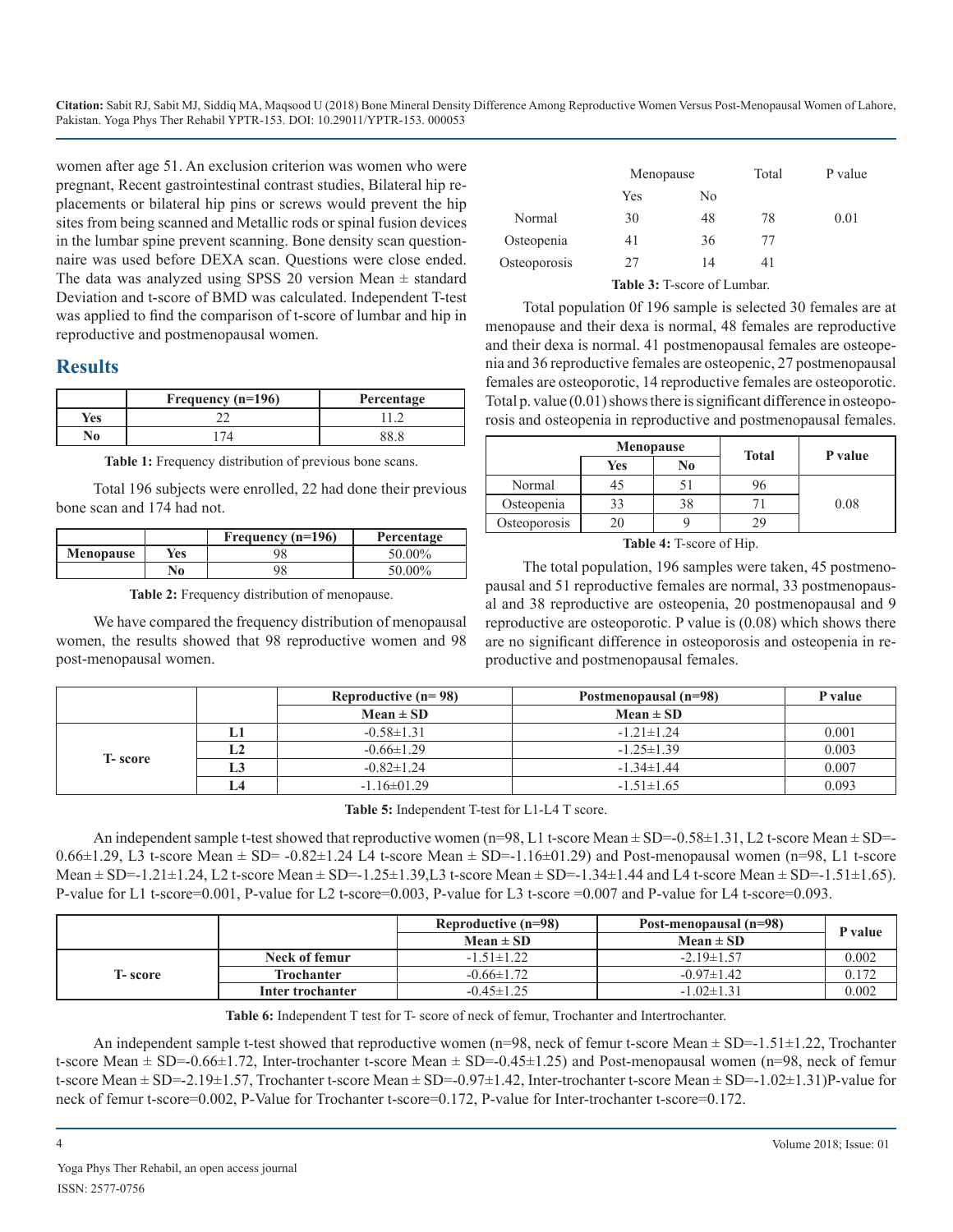|         | Reproductive     | Postmenopausal   | P value |  |
|---------|------------------|------------------|---------|--|
|         | $(n=98)$         | $(n=98)$         |         |  |
|         | $Mean \pm SD$    | $Mean \pm SD$    |         |  |
| t-score | $-1.06 \pm 1.19$ | $-1.55 \pm 1.35$ |         |  |

**Table 7:** Independent t-test for the comparison of t-scores of lumbar in Reproductive and Post-Menopausal Women.

An independent sample of t-test showed that the two groups i.e. reproductive women (n=98, t-score Mean  $\pm$  SD= -1.06 $\pm$ 1.19) and Post-menopausal women ( $n=98$ , t-score Mean  $\pm$  SD=-1.55±1.35) the P-value for t-score=0.007

|         | Reproductive<br>$(n=98)$ | Post-Menopausal<br>$(n=98)$ | P value |
|---------|--------------------------|-----------------------------|---------|
|         | $Mean \pm SD$            | $Mean \pm SD$               |         |
| t-score | $-0.67 \pm 1.19$         | $-1.16 \pm 1.29$            |         |

**Table 8:** Independent t-test for the comparison of t-scores of hips in Reproductive and Post-Menopausal Women.

An independent sample of t-test showed that the two groups i.e. reproductive women (n=98, t-score Mean  $\pm$  SD= -0.67 $\pm$ 1.19) and Post-menopausal women (n=98, t-score Mean  $\pm$  SD=  $-1.16\pm1.29$ ) the P-value for t-score=0.00.

#### **Discussion**

In my study half of population was reproductive and half postmenopausal. According to my study, the P-value of average t-score for both reproductive and post-menopausal is < 0.05 which shows there is significant difference in their t-score. P-value of average T score of lumbar in post- menopausal and reproductive women is 0.01 which shows the difference, P-value of average t score for hip in reproductive and postmenopausal is 0.08 which shows there is no significant difference. According to study, there are more chances of osteoporosis and osteopenia in lumbar region as compared to the hip region. Females who have less BMD are more prone to development of osteoporosis either reproductive or post-menopausal. BMD differences in both reproductive and postmenopausal women have minimized by healthy diet, regular use of supplements and timely awareness can increase the quality of life.

Reproductive status is considered to be the hallmark of BMD differences but in fact there are many other factors which could be responsible for decreased BMD in reproductive and postmenopausal women. It is biologically and scientifically proven that low bone mass density occurs in post-menopausal women due to decline in estrogen but it can be prevented with exercise Walking as an exercise program can improve the femoral BMD in postmenopausal women. A combined exercise program (resistance + aerobic + impact) is recommended for an enhancement of spine BMD, however, the problematic finding in our study is the same

result in reproductive women which is biologically questionable since estrogen is sufficient enough to prevent bone resorption. So, it is not only the hormonal factors which cause low BMD in such women. Lack of awareness about the benefits of calcium and overall negligence towards health are all a part of one big phenomenon of low BMD in normal reproductive women. A study was done in Pakistan 2016 to check the bone mineral density status of reproductive age and according to the results, more than half of women had low BMD or more development of chances of osteoporosis this is due to low calcium intake. And according to a survey daily intake of calcium in the diet is almost 400-600 mg/day which is half of the required amount this are also major contributing factors to decrease BMD. (Rakshanda Toheed, et al. 2016). A Study was performed in Karachi on osteoporosis in menopausal women, and according to the study 52.5 % post- menopausal women had osteoporosis this is due to the decrease in BMD after menopause, lack of physical activity due to low intake of calcium, which is the leading cause of development of osteoporosis. (Shazia Khokharet., 2016). The Research was performed in India on preventable risk factors in post -menopausal females according to this study development of osteoporosis in Asia is almost 41%, major causes were a low intake of calcium and vitamin D. Exercise is the major preventable factors to reduce osteoporosis in postmenopausal females, resistance exercises and aquatic exercises are much better (Jyoti Thulkar, et al. 2016). Another study was performed in Karachi to assess the knowledge about osteoporosis in women in child bearing age, results of the study show Women's had very limited knowledge regarding osteoporosis in child bearing age, they were unaware about the risk factors. Due to the lack of knowledge of osteoporosis the early signs of osteoporosis neglected by the females. Most of the females were unaware about the fact that osteoporosis is in consortium with menopause. (Aimen Akhtar, et al. 2016).

## **Conclusion**

This study concludes that there is significant difference of BMD between reproductive and menopausal females as the P-value is 0.05. The P-value of average T-score for lumbar in post- menopausal and reproductive women is 0.01 which shows the difference, P-value of average T-score for hip in reproductive and postmenopausal is 0.08 which shows there is no significant difference. As osteoporosis is irreversible so we can highlight the awareness of bone heath. Early diagnosis by testing for osteoporosis may limit fractures in post-menopausal women.

## Limitations

Once we have arrived at the conclusion of the study, we are more aware of the limitations that can hamper the study outcome. The study was conducted in Mayo Hospital Lahore, Punjab Medical Center and Al-Noor Diagnostic Center which do not necessarily constitute the major population of reproductive and post-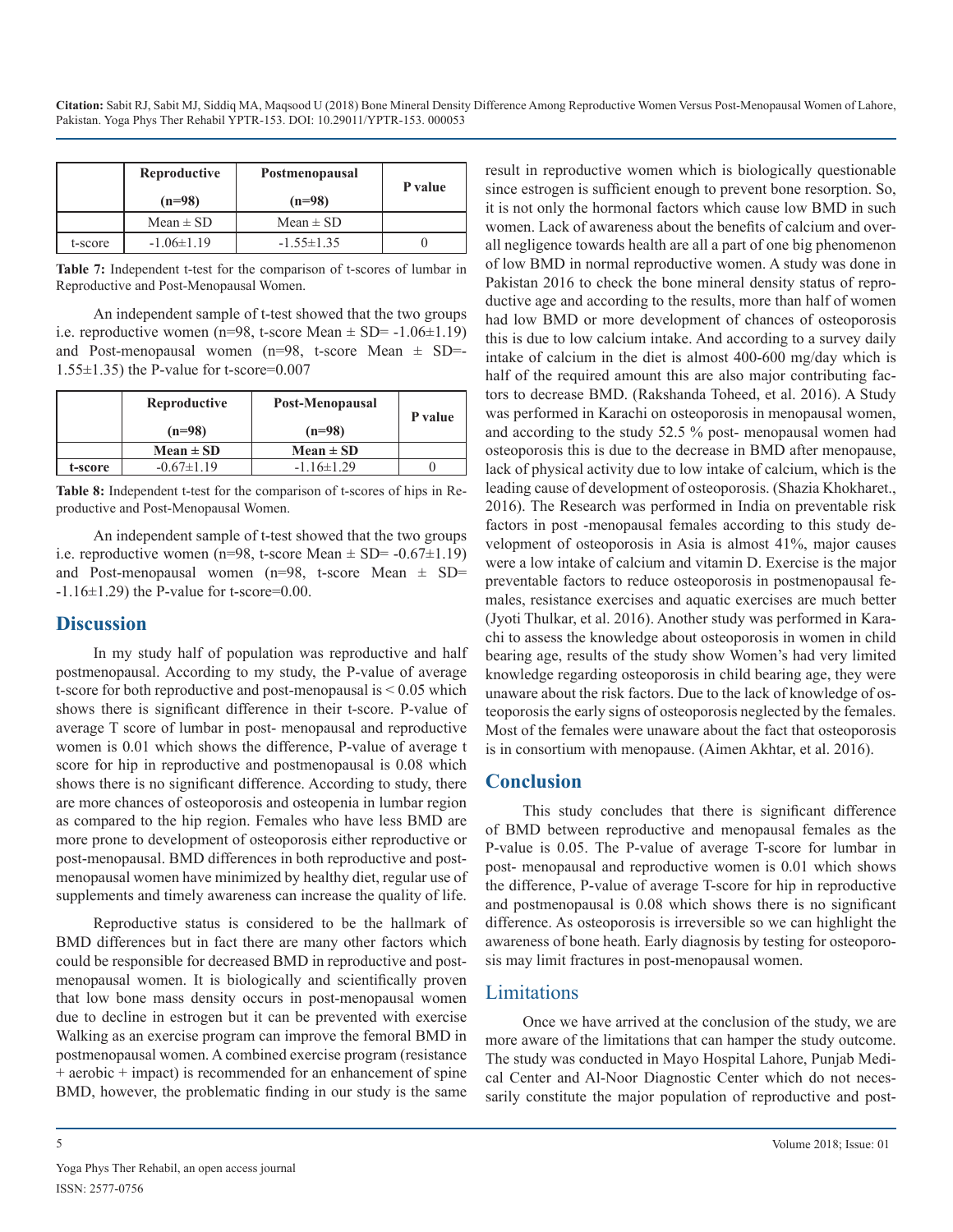menopausal women, there is not much diversity. Also, the study has a very small sample size which could have been improved for better results. Moreover, the total time the study was completed in was 3 months, which is not sufficient enough to collect satisfactory data.

#### **References**

- 1. [Sugimoto T, Sato M, Dehle FC, Brnabic AJM, Weston A, et al. \(2016\)](https://www.sciencedirect.com/science/article/pii/S2212109915000655) Lifestyle-Related Metabolic Disorders, Osteoporosis, and Fracture [Risk in Asia: A Systematic Review. Value in Health Regional Issues](https://www.sciencedirect.com/science/article/pii/S2212109915000655)   $9.49 - 56$
- 2. [Vijayakumar R, Büsselberg D \(2016\) Osteoporosis: An under-recog](http://www.qscience.com/doi/pdf/10.5339/jlghs.2016.2)nized public health problem: Local and global risk factors and its re[gional and worldwide prevalence. Journal of Local and Global Health](http://www.qscience.com/doi/pdf/10.5339/jlghs.2016.2)  [Science: 2](http://www.qscience.com/doi/pdf/10.5339/jlghs.2016.2).
- 3. Organization WH (1974) World Health Organization. Scientific Group on the Assessment of the Carcinogenicity and Mutagenicity of Chemicals: Report of a WHO Scientific Group. World Health Organization.
- 4. [Thulkar J, Singh S, Sharma S, Thulkar T \(2016\) Preventable risk fac](https://www.ncbi.nlm.nih.gov/pubmed/27721637)tors for osteoporosis in postmenopausal women: Systematic review [and meta-analysis. Journal of Mid-life Health 7: 108](https://www.ncbi.nlm.nih.gov/pubmed/27721637).
- 5. [Drieling RL \(2015\) Osteoporosis Medication Use and Fracture Risk in](https://digital.lib.washington.edu/researchworks/handle/1773/33878)  the Women's Health Initiative.
- 6. [Nichols GN \(2016\) Bone Health Education for Osteoporosis Risk Re](http://scholarworks.waldenu.edu/dissertations/2676/)duction in Premenopausal Women: A Quality Improvement Project.
- 7. [Modi A, Sen S, Adachi JD, Adami S, Cortet B, et al. \(2016\) Gastro](https://www.ncbi.nlm.nih.gov/pubmed/26637321)intestinal symptoms and association with medication use patterns, [adherence, treatment satisfaction, quality of life, and resource use in](https://www.ncbi.nlm.nih.gov/pubmed/26637321)  [osteoporosis: baseline results of the MUSIC-OS study. Osteoporosis](https://www.ncbi.nlm.nih.gov/pubmed/26637321)  [International 27: 1227-1238.](https://www.ncbi.nlm.nih.gov/pubmed/26637321)
- 8. [Cheung EY, Tan KCB, Cheung CL, Kund AWC \(2016\) Osteoporosis in](https://www.sciencedirect.com/science/article/pii/S2405525516300310)  East Asia: Current issues in assessment and management. Osteopo[rosis and Sarcopenia 2: 118-133](https://www.sciencedirect.com/science/article/pii/S2405525516300310).
- 9. Akhtar, A, et al. (2016) Knowledge About Osteoporosis in Women Of Child Bearing Age (15-49 Years) Attending Fauji Foundation Hospital Rawalpindi. Pak Armed Forces Med J 66: 558-563.
- 10. [Gutin B, Kasper MJ \(1992\) Can vigorous exercise play a role in osteo](https://www.ncbi.nlm.nih.gov/pubmed/1536981)porosis prevention? A review. Osteoporosis International 2: 55-69.
- 11. [Hay P \(2016\) Reflections on the 'State of the Evidence' for treatments](http://onlinelibrary.wiley.com/doi/10.1111/acps.12582/abstract)  in anorexia nervosa. Acta Psychiatrica Scandinavica 133: 339-340.
- 12. Salmas-Physiotherapist, P., et al., Physiotherapy for Osteoporosis.
- 13. Lorbergs AL, A Holland (2016) Falling Between the Cracks: Attitudes and Perceptions toward Osteoporosis Prevention among Postmenopausal Women. Journal of Osteoporosis and Physical Activity.
- 14. Sarfaraz S (2016) Osteoporosis Awareness in Female Population of Karachi: A Cross Sectional Survey Based Study.
- 15. [Cosman F, SJ de Beur, MS LeBoff, EM Lewiecki, B Tanner, et al.](https://www.ncbi.nlm.nih.gov/pmc/articles/PMC4176573/)  (2014) Clinician's guide to prevention and treatment of osteoporosis. [Osteoporosis international 25: 2359-2381.](https://www.ncbi.nlm.nih.gov/pmc/articles/PMC4176573/)
- 16. [Toheed R, Ayub TB, Munawwar I, Mumtaz S, Waheed G \(2016\) Bone](https://www.journalrmc.com/volumes/14-Bone Marrow Density (BMD) status and its Determinants.pdf)  Mineral Density (BMD) Status and its Determinants in Rural Women

[of Reproductive Age. Journal of Rawalpindi Medical College \(JRMC\)](https://www.journalrmc.com/volumes/14-Bone Marrow Density (BMD) status and its Determinants.pdf) [20: 129-131.](https://www.journalrmc.com/volumes/14-Bone Marrow Density (BMD) status and its Determinants.pdf)

- 17. [Moschonis G, Katsaroli I, Lyritis GP, Manios Y \(2010\) The effects of](https://www.cambridge.org/core/journals/british-journal-of-nutrition/article/the-effects-of-a-30-month-dietary-intervention-on-bone-mineral-density-the-postmenopausal-health-study/6D36A4A810279E42850851D85A461892)  a 30-month dietary intervention on bone mineral density: The Post[menopausal Health Study. British journal of nutrition 104: 100-107.](https://www.cambridge.org/core/journals/british-journal-of-nutrition/article/the-effects-of-a-30-month-dietary-intervention-on-bone-mineral-density-the-postmenopausal-health-study/6D36A4A810279E42850851D85A461892)
- 18. [Baig L, Mansuri FA, Karim SA \(2009\) Association of menopause with](https://www.ncbi.nlm.nih.gov/pubmed/19356340) osteopenia and osteoporosis: results from population based study [done in Karachi. J Coll Physicians Surg Pak 19: 240-244.](https://www.ncbi.nlm.nih.gov/pubmed/19356340)
- 19. [Abd-Alhameed I, E Saba, HM Darwish \(2010\) Prevalence and aware](https://www.researchgate.net/publication/225539752_Prevalence_and_awareness_of_osteoporosis_among_postmenopausal_Palestinian_women)ness of osteoporosis among postmenopausal Palestinian women. Ar[chives of Osteoporosis 5: 111-118.](https://www.researchgate.net/publication/225539752_Prevalence_and_awareness_of_osteoporosis_among_postmenopausal_Palestinian_women)
- 20. [Al-Daghri NM, Yakout S, Aljohani N, Al-Saleh Y, Al-Attas OS, et al.](http://www.ijcem.com/files/ijcem0038056.pdf)  [\(2017\) Changes in serum cytokines and vitamin D in Saudi postmeno](http://www.qscience.com/doi/pdf/10.5339/jlghs.2016.2)[pausal women with osteoporosis. Int J Clin Exp Med 10: 1179-1185.](http://www.ijcem.com/files/ijcem0038056.pdf)
- 21. [Humadi A, RH Alhadithi, SI Alkudiari \(2010\) Validity of the DEXA diag](https://www.ncbi.nlm.nih.gov/pmc/articles/PMC2822423/)nosis of involutional osteoporosis in patients with femoral neck frac[tures. Indian journal of orthopaedics 44: 73.](https://www.ncbi.nlm.nih.gov/pmc/articles/PMC2822423/)
- 22. [Kwon SJ, YC Ha, Y Park \(2017\) High dietary sodium intake is associ](https://www.ncbi.nlm.nih.gov/pubmed/28074252)ated with low bone mass in postmenopausal women: Korea National [Health and Nutrition Examination Survey, 2008-2011. Osteoporosis](https://www.ncbi.nlm.nih.gov/pubmed/28074252) [International: 1-8](https://www.ncbi.nlm.nih.gov/pubmed/28074252).
- 23. [Paschalis EP, Gamsjaeger S, Hassler N, Fahrleitner-Pammer A, Dob](https://www.ncbi.nlm.nih.gov/pubmed/27826025)nig H, et al. (2017) Vitamin D and calcium supplementation for three [years in postmenopausal osteoporosis significantly alters bone min](https://www.ncbi.nlm.nih.gov/pubmed/27826025)[eral and organic matrix quality. Bone 95: 41-46.](http://scholarworks.waldenu.edu/dissertations/2676/)
- 24. [Paneri S, Panchonia A, Varma M, Sarkar PD, Yadav S \(2017\) Impact](http://www.ijrcog.org/index.php/ijrcog/article/view/888)  [of body mass index and low estrogen level on urinary hydroxyl pro](https://www.ncbi.nlm.nih.gov/pubmed/26637321)[line and other bone related parameters in postmenopausal women.](http://www.ijrcog.org/index.php/ijrcog/article/view/888)  [International Journal of Reproduction, Contraception, Obstetrics and](http://www.ijrcog.org/index.php/ijrcog/article/view/888)  [Gynecology 3: 335-337.](http://www.ijrcog.org/index.php/ijrcog/article/view/888)
- 25. [Karinkanta S \(2017\) Exercise: a comprehensive tool for ageing wom](https://journals.lww.com/menopausejournal/Citation/2017/01000/Exercise___a_comprehensive_tool_for_ageing_women.4.aspx)[en to take care of their health. Menopause 24: 7-8.](https://www.sciencedirect.com/science/article/pii/S2405525516300310)
- 26. [Sofi NY, U Kapil, M Jain \(2016\) Status of dietary intake of calcium in](http://www.iapsmupuk.org/journal/index.php/IJCH/article/view/1204)  women of reproductive age in Delhi, India. Indian Journal of Commu[nity Health 28: 106-107.](http://www.iapsmupuk.org/journal/index.php/IJCH/article/view/1204)
- 27. [Oliveira CM, Economou T, Bailey T, Mendonça D, Pina MF \(2015\) The](https://www.ncbi.nlm.nih.gov/pubmed/25344400)  interactions between municipal socioeconomic status and age on hip [fracture risk. Osteoporosis international 26: 489-498](https://www.ncbi.nlm.nih.gov/pubmed/25344400)[.](https://www.ncbi.nlm.nih.gov/pubmed/1536981)
- 28. [Briot K, C Roux \(2015\) Glucocorticoid-induced osteoporosis. RMD](http://rmdopen.bmj.com/content/1/1/e000014?utm_source=TrendMD&utm_medium=cpc&utm_campaign=RMD_Open._TrendMD-0)  [open 1: e000014.](http://onlinelibrary.wiley.com/doi/10.1111/acps.12582/abstract)
- 29. [Paggiosi M, N Peel, R Eastell \(2015\) The impact of glucocorticoid](https://www.ncbi.nlm.nih.gov/pubmed/25743176)  therapy on trabecular bone score in older women. Osteoporosis Inter[national 26: 1773-1780.](https://www.ncbi.nlm.nih.gov/pubmed/25743176)

## **Appendix**

#### **Consent Form**

The study you are about to participate is to compare the [Bone Mass Density of reproductive and post-menopausal women](https://www.ncbi.nlm.nih.gov/pmc/articles/PMC4176573/)  of Lahore, Pakistan. The study has no potential harm to participants. All data collected from you will be coded in order to protect [your identity, and should not be disclosed to anyone. Following the](https://www.journalrmc.com/volumes/14-Bone Marrow Density (BMD) status and its Determinants.pdf)